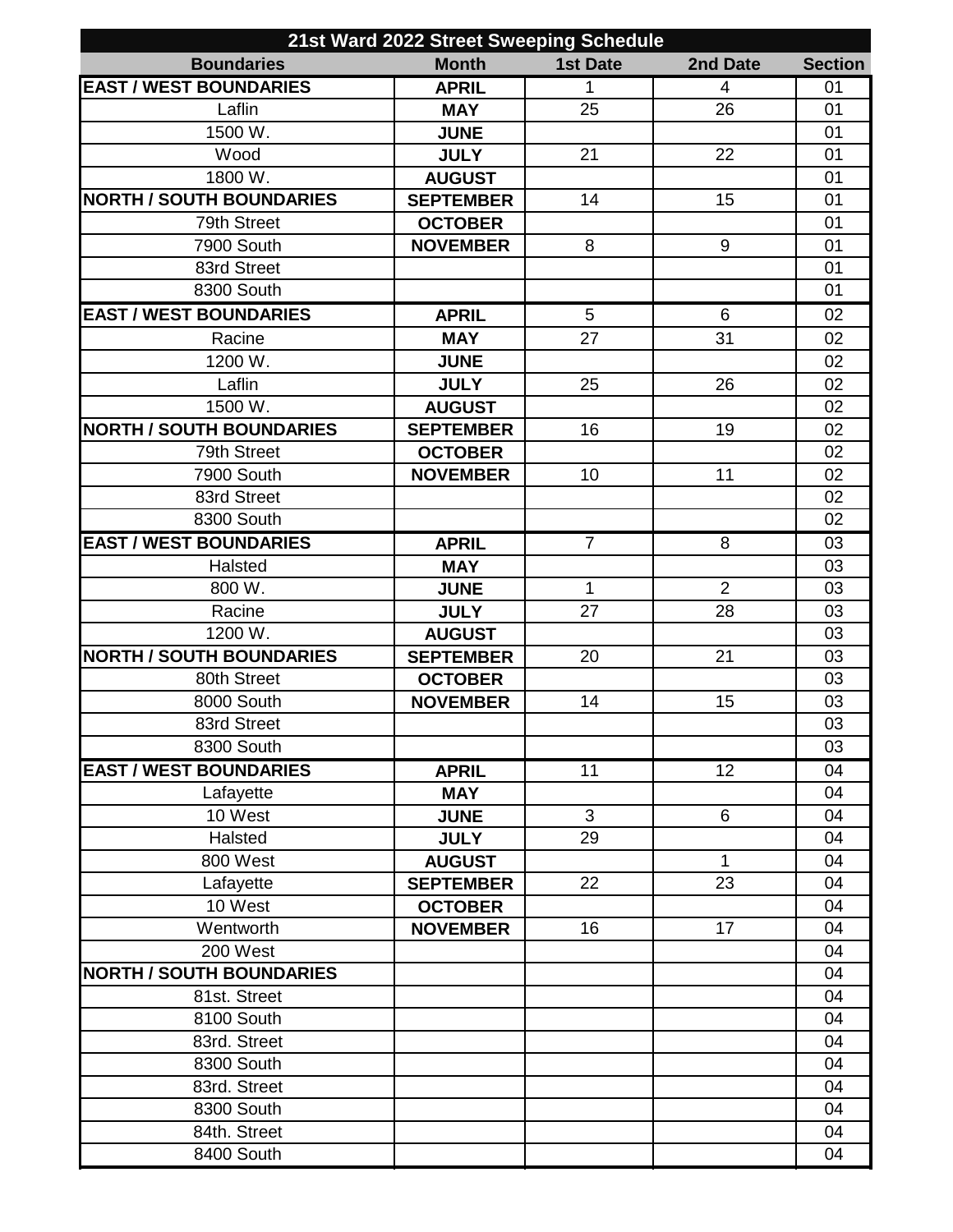| 21st Ward 2022 Street Sweeping Schedule |                  |                 |                 |                |
|-----------------------------------------|------------------|-----------------|-----------------|----------------|
| <b>Boundaries</b>                       | <b>Month</b>     | <b>1st Date</b> | 2nd Date        | <b>Section</b> |
| <b>EAST / WEST BOUNDARIES</b>           | <b>APRIL</b>     | 13              | 14              | 05             |
| Eggleston                               | <b>MAY</b>       |                 |                 | 05             |
| 400 W.                                  | <b>JUNE</b>      | $\overline{7}$  | 8               | 05             |
| Sangamon                                | <b>JULY</b>      |                 |                 | 05             |
| 900 W.                                  | <b>AUGUST</b>    | $\overline{2}$  | 3               | 05             |
| <b>Birkhoff</b>                         | <b>SEPTEMBER</b> | 26              | 27              | 05             |
| 440 W.                                  | <b>OCTOBER</b>   |                 |                 | 05             |
| Givins Ct.                              | <b>NOVEMBER</b>  |                 |                 | 05             |
| 650 W.                                  |                  |                 |                 | 05             |
| <b>NORTH / SOUTH BOUNDARIES</b>         |                  |                 |                 | 05             |
| 84th. Street                            |                  |                 |                 | 05             |
| 8400 South                              |                  |                 |                 | 05             |
| 87th. Street                            |                  |                 |                 | 05             |
| 8700 South                              |                  |                 |                 | 05             |
| 83rd. Street                            |                  |                 |                 | 05             |
| 8300 South                              |                  |                 |                 | 05             |
| 85th. Street/Vincennes                  |                  |                 |                 | 05             |
| 8500 South                              |                  |                 |                 | 05             |
| <b>EAST / WEST BOUNDARIES</b>           | <b>APRIL</b>     | 15              | 18              | 06             |
| Sangamon                                | <b>MAY</b>       |                 |                 | 06             |
| 900 W.                                  | <b>JUNE</b>      | 9               | 10              | 06             |
| Racine                                  | <b>JULY</b>      |                 |                 | 06             |
| 1200 W.                                 | <b>AUGUST</b>    | $\overline{4}$  | 5               | 06             |
| <b>NORTH / SOUTH BOUNDARIES</b>         | <b>SEPTEMBER</b> | 28              | 29              | 06             |
| 83rd. Street                            | <b>OCTOBER</b>   |                 |                 | 06             |
| 8300 South                              | <b>NOVEMBER</b>  |                 |                 | 06             |
| 87th. Street                            |                  |                 |                 | 06             |
| 8700 South                              |                  |                 |                 | 06             |
| <b>EAST / WEST BOUNDARIES</b>           | <b>APRIL</b>     | 19              | 20              | 07             |
| Racine                                  | <b>MAY</b>       |                 |                 | 07             |
| 1200 W.                                 | <b>JUNE</b>      | 13              | 14              | 07             |
| Ashland                                 | <b>JULY</b>      |                 |                 | 07             |
| 1600 W.                                 | <b>AUGUST</b>    | 8               | 9               | 07             |
| <b>NORTH / SOUTH BOUNDARIES</b>         | <b>SEPTEMBER</b> | 30              |                 | 07             |
| 83rd. Street                            | <b>OCTOBER</b>   |                 | 3               | 07             |
| 8300 South                              | <b>NOVEMBER</b>  |                 |                 | 07             |
| 87th. Street                            |                  |                 |                 | 07             |
| 8700 South                              |                  |                 |                 | 07             |
| <b>EAST / WEST BOUNDARIES</b>           | <b>APRIL</b>     | 21              | $\overline{22}$ | 08             |
| Ashland                                 | <b>MAY</b>       |                 |                 | 08             |
| 1600 W.                                 | <b>JUNE</b>      | 15              | 16              | 08             |
| Damen                                   | <b>JULY</b>      |                 |                 | 08             |
| 2000 W.                                 | <b>AUGUST</b>    | 10              | 11              | 08             |
| <b>NORTH / SOUTH BOUNDARIES</b>         | <b>SEPTEMBER</b> |                 |                 | 08             |
| 83rd. Street                            | <b>OCTOBER</b>   | $\overline{4}$  | 5               | 08             |
| 8300 South                              | <b>NOVEMBER</b>  |                 |                 | 08             |
| 87th. Street                            |                  |                 |                 | 08             |
| 8700 South                              |                  |                 |                 | 08             |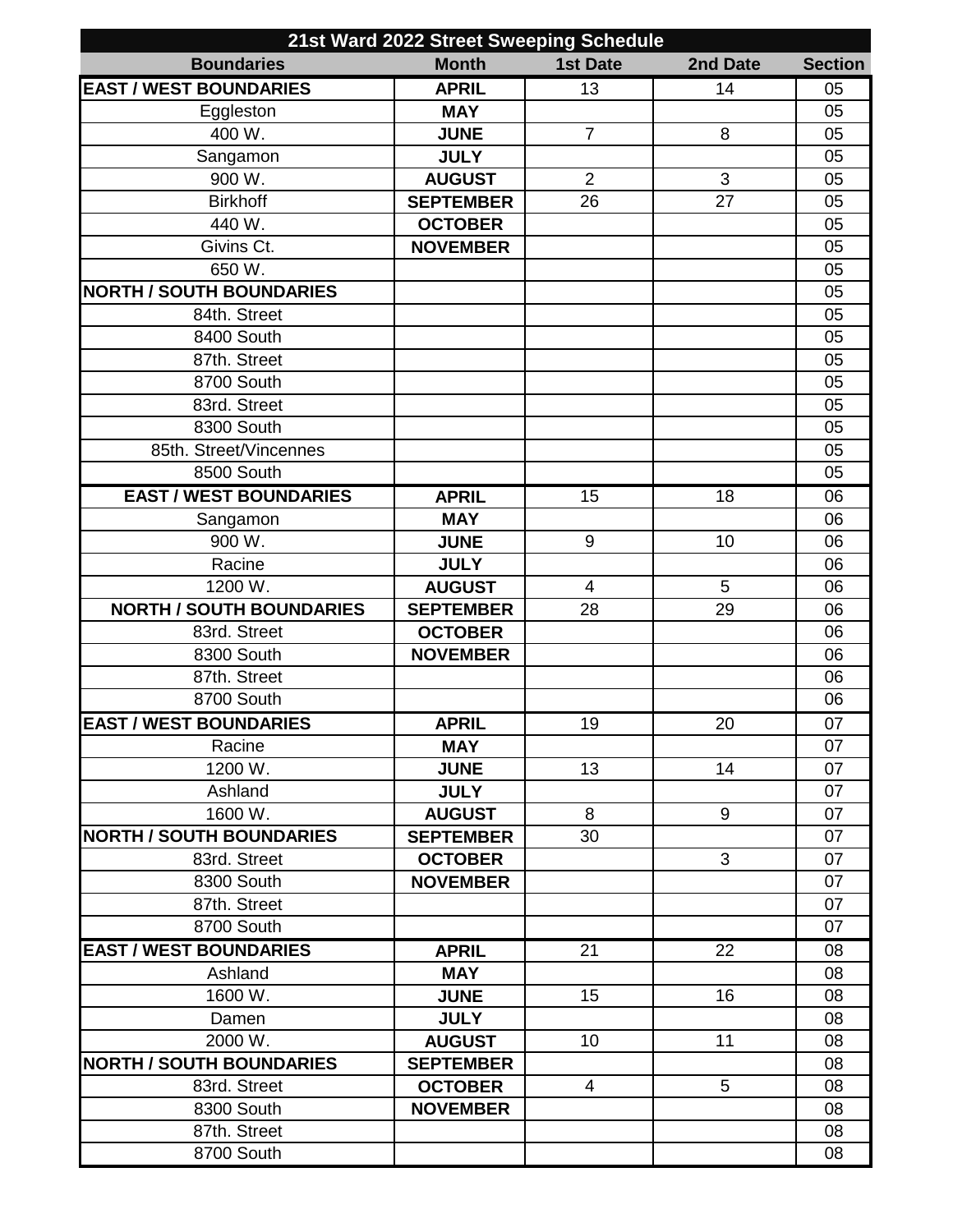| 21st Ward 2022 Street Sweeping Schedule |                  |                 |                |                 |
|-----------------------------------------|------------------|-----------------|----------------|-----------------|
| <b>Boundaries</b>                       | <b>Month</b>     | <b>1st Date</b> | 2nd Date       | <b>Section</b>  |
| <b>EAST / WEST BOUNDARIES</b>           | <b>APRIL</b>     | 25              | 26             | 09              |
| Ashland                                 | <b>MAY</b>       |                 |                | 09              |
| 1600 W.                                 | <b>JUNE</b>      | 17              | 21             | 09              |
| <b>Beverly</b>                          | <b>JULY</b>      |                 |                | 09              |
| 1980 West                               | <b>AUGUST</b>    | 12              | 15             | 09              |
| <b>NORTH / SOUTH BOUNDARIES</b>         | <b>SEPTEMBER</b> |                 |                | 09              |
| 87th. Street                            | <b>OCTOBER</b>   | 6               | $\overline{7}$ | 09              |
| 8700 South                              | <b>NOVEMBER</b>  |                 |                | 09              |
| 94th. Street                            |                  |                 |                | 09              |
| 9400 South                              |                  |                 |                | 09              |
| <b>EAST / WEST BOUNDARIES</b>           | <b>APRIL</b>     | 27              | 28             | 10              |
| Racine                                  | <b>MAY</b>       |                 |                | 10              |
| 1200 W.                                 | <b>JUNE</b>      | 22              | 23             | 10              |
| Ashland                                 | <b>JULY</b>      |                 |                | 10              |
| 1600 W.                                 | <b>AUGUST</b>    | 16              | 17             | 10              |
| <b>NORTH / SOUTH BOUNDARIES</b>         | <b>SEPTEMBER</b> |                 |                | 10              |
| 87th. Street                            | <b>OCTOBER</b>   | 11              | 12             | 10              |
| 8700 South                              | <b>NOVEMBER</b>  |                 |                | 10              |
| 91st. Street                            |                  |                 |                | 10              |
| 9100 South                              |                  |                 |                | 10              |
| <b>EAST / WEST BOUNDARIES</b>           | <b>APRIL</b>     | 29              |                | 11              |
| Halsted                                 | <b>MAY</b>       |                 | $\overline{2}$ | 11              |
| 800 W.                                  | <b>JUNE</b>      | 24              | 27             | 11              |
| Racine                                  | <b>JULY</b>      |                 |                | 11              |
| 1200 W.                                 | <b>AUGUST</b>    | 18              | 19             | 11              |
| <b>NORTH / SOUTH BOUNDARIES</b>         | <b>SEPTEMBER</b> |                 |                | 11              |
| 87th. Street                            | <b>OCTOBER</b>   | 13              | 14             | 11              |
| 8700 South                              | <b>NOVEMBER</b>  |                 |                | 11              |
| 91st. Street                            |                  |                 |                | 11              |
| 9100 South                              |                  |                 |                | 11              |
| <b>EAST / WEST BOUNDARIES</b>           | <b>APRIL</b>     |                 |                | 12              |
| Holland                                 | <b>MAY</b>       | 3               | $\overline{4}$ | 12              |
| 300 W.                                  | <b>JUNE</b>      | 28              | 29             | 12              |
| Halsted                                 | <b>JULY</b>      |                 |                | 12              |
| 800 W.                                  | <b>AUGUST</b>    | 22              | 23             | 12              |
| Holland                                 | <b>SEPTEMBER</b> |                 |                | 12              |
| 250 W.                                  | <b>OCTOBER</b>   | 17              | 18             | 12              |
| Harvard                                 | <b>NOVEMBER</b>  |                 |                | 12              |
| 400                                     |                  |                 |                | 12              |
| <b>NORTH / SOUTH BOUNDARIES</b>         |                  |                 |                | 12              |
| 87th. Street                            |                  |                 |                | 12              |
| 8700 South                              |                  |                 |                | 12              |
| 91st. Street                            |                  |                 |                | 12 <sub>2</sub> |
| 9100 South                              |                  |                 |                | 12              |
| 87th. Street (N.)                       |                  |                 |                | 12              |
| 8700 South                              |                  |                 |                | 12              |
| 89th Street                             |                  |                 |                | 12              |
| 8900 South                              |                  |                 |                | 12              |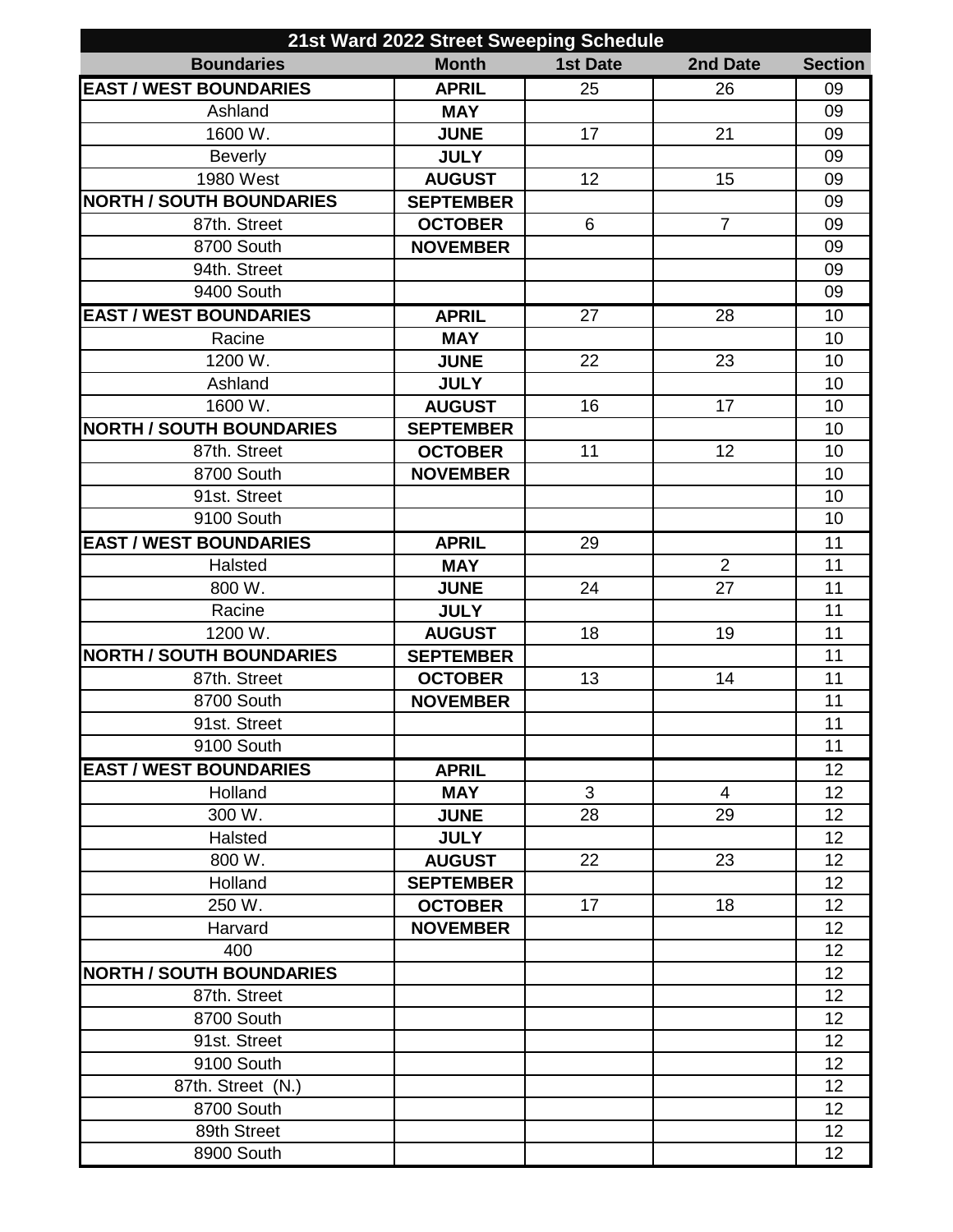| 21st Ward 2022 Street Sweeping Schedule |                  |                  |                 |                 |
|-----------------------------------------|------------------|------------------|-----------------|-----------------|
| <b>Boundaries</b>                       | <b>Month</b>     | <b>1st Date</b>  | 2nd Date        | <b>Section</b>  |
| <b>EAST / WEST BOUNDARIES</b>           | <b>APRIL</b>     |                  |                 | 13              |
| Lafayette                               | <b>MAY</b>       | 5                | $6\phantom{1}$  | 13              |
| 10 West                                 | <b>JUNE</b>      | 30               |                 | 13              |
| Harvard                                 | <b>JULY</b>      |                  | 1               | 13              |
| 300 W.                                  | <b>AUGUST</b>    | 24               | 25              | 13              |
| <b>NORTH / SOUTH BOUNDARIES</b>         | <b>SEPTEMBER</b> |                  |                 | 13              |
| 91st. Street                            | <b>OCTOBER</b>   | 19               | 20              | 13              |
| 9100 South                              | <b>NOVEMBER</b>  |                  |                 | 13              |
| 95th. Street                            |                  |                  |                 | $\overline{13}$ |
| 9500 South                              |                  |                  |                 | 13              |
| <b>EAST / WEST BOUNDARIES</b>           | <b>APRIL</b>     |                  |                 | $\overline{14}$ |
| Eggleston                               | <b>MAY</b>       | $\boldsymbol{9}$ | 10              | 14              |
| 350 W.                                  | <b>JUNE</b>      |                  |                 | 14              |
| Halsted                                 | <b>JULY</b>      | 5                | $6\phantom{1}6$ | 14              |
| 800 W.                                  | <b>AUGUST</b>    | 26               | 29              | 14              |
| <b>NORTH / SOUTH BOUNDARIES</b>         | <b>SEPTEMBER</b> |                  |                 | 14              |
| 91st. Street                            | <b>OCTOBER</b>   | 21               | 24              | 14              |
| 9100 South                              | <b>NOVEMBER</b>  |                  |                 | 14              |
| 95th. Street                            |                  |                  |                 | 14              |
| 9500 South                              |                  |                  |                 | 14              |
| <b>EAST / WEST BOUNDARIES</b>           | <b>APRIL</b>     |                  |                 | 15              |
| Halsted                                 | <b>MAY</b>       | 11               | 12              | 15              |
| 800 W.                                  | <b>JUNE</b>      |                  |                 | 15              |
| Racine                                  | <b>JULY</b>      | $\overline{7}$   | 8               | 15              |
| 1200 W.                                 | <b>AUGUST</b>    | 30               | 31              | 15              |
| <b>NORTH / SOUTH BOUNDARIES</b>         | <b>SEPTEMBER</b> |                  |                 | 15              |
| 91st. Street                            | <b>OCTOBER</b>   | 25               | 26              | 15              |
| 9100 South                              | <b>NOVEMBER</b>  |                  |                 | 15              |
| 95th. Street                            |                  |                  |                 | 15              |
| 9500 South                              |                  |                  |                 | 15              |
| <b>EAST / WEST BOUNDARIES</b>           | <b>APRIL</b>     |                  |                 | 16              |
| Racine                                  | <b>MAY</b>       | 13               | 16              | 16              |
| 1200 W.                                 | <b>JUNE</b>      |                  |                 | 16              |
| Ashland                                 | <b>JULY</b>      | 11               | 12              | 16              |
| 1600 W.                                 | <b>AUGUST</b>    |                  |                 | 16              |
| <b>NORTH / SOUTH BOUNDARIES</b>         | <b>SEPTEMBER</b> | 1                | 2               | 16              |
| 91st. Street                            | <b>OCTOBER</b>   | 27               | 28              | 16              |
| 9100 South                              | <b>NOVEMBER</b>  |                  |                 | 16              |
| 95th. Street                            |                  |                  |                 | 16              |
| 9500 South                              |                  |                  |                 | 16              |
| <b>EAST / WEST BOUNDARIES</b>           | <b>APRIL</b>     |                  |                 | $\overline{17}$ |
| <b>Vincennes</b>                        | <b>MAY</b>       | 17               | 18              | 17              |
| 1100 W.                                 | <b>JUNE</b>      |                  |                 | $\overline{17}$ |
| <b>Beverly</b>                          | <b>JULY</b>      | 13               | 14              | 17              |
| 1600 W.                                 | <b>AUGUST</b>    |                  |                 | 17              |
| <b>NORTH / SOUTH BOUNDARIES</b>         | <b>SEPTEMBER</b> | 6                | $\overline{7}$  | 17              |
| 95th. Street                            | <b>OCTOBER</b>   | 31               |                 | 17              |
| 9500 South                              | <b>NOVEMBER</b>  |                  |                 | 17              |
| 99th. Street                            |                  |                  |                 | 17              |